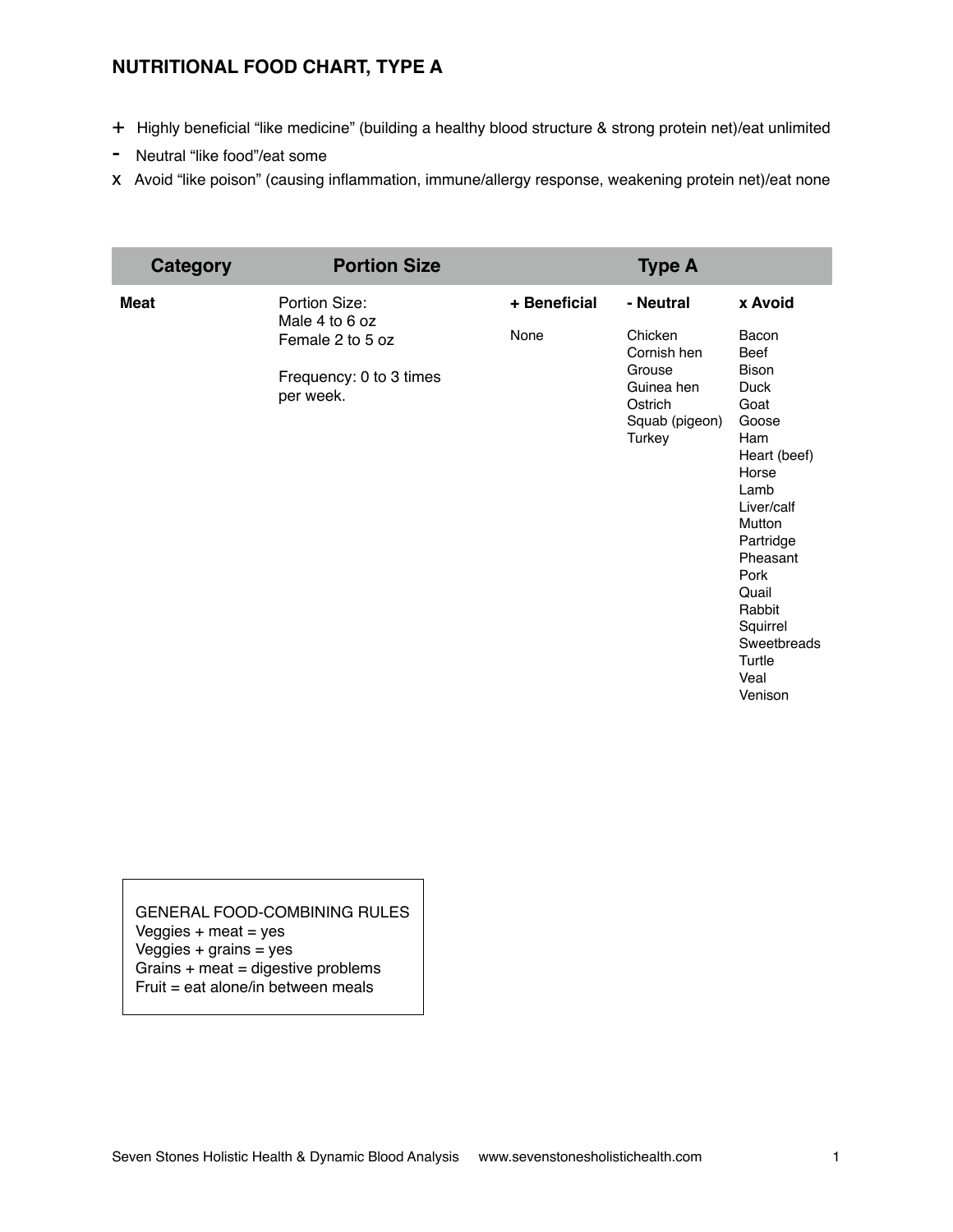| <b>Category</b>           | <b>Portion Size</b>                                                                        |                                                                                                                                                                                                                                 | <b>Type A</b>                                                                                                                                                                                                                                                                                                                                                                                                                                                            |                                                                                                                                                                                                                                                                                                                                                  |
|---------------------------|--------------------------------------------------------------------------------------------|---------------------------------------------------------------------------------------------------------------------------------------------------------------------------------------------------------------------------------|--------------------------------------------------------------------------------------------------------------------------------------------------------------------------------------------------------------------------------------------------------------------------------------------------------------------------------------------------------------------------------------------------------------------------------------------------------------------------|--------------------------------------------------------------------------------------------------------------------------------------------------------------------------------------------------------------------------------------------------------------------------------------------------------------------------------------------------|
| <b>Fish &amp; Seafood</b> | Portion Size:<br>Male 4 to 6 oz<br>Female 2 to 5 oz<br>Frequency:<br>1 to 3 times per week | + Beneficial<br>Carp<br>Cod/atlantic<br>Mackerel<br>Monkfish<br>Perch/silver<br>Perch/yellow<br>Pickerel<br>Pollock/atlantic<br>Red snapper<br>Salmon<br>Sardine<br>Snail<br>Trout/rainbow<br>Trout/sea<br>Whitefish<br>Whiting | - Neutral<br>Abalone<br>Bass/sea<br><b>Bullhead</b><br><b>Butterfish</b><br>Chub<br>Croaker<br>Cusk<br>Drum/<br>freshwater<br>Halfmoon fish<br>Mahi mahi<br>Mullet<br>Muskellunge<br>Orange roughy<br>Parrot fish<br>Perch/ocean<br>Perch/white<br>Pike/walleye<br>Pompano<br>Porgy<br>Rosefish<br>Sailfish<br>Salmon roe<br>Scrod<br>Shark<br>Smelt<br>Sturgeon<br>Sucker/white<br>Sunfish<br>Swordfish<br>Tilapia<br>Trout/brook<br>Tune/fresh/<br>bluefin<br>Weakfish | x Avoid<br>Anchovy<br>Barracuda<br>Bass/striped<br>Beluga<br><b>Bluefish</b><br>Catfish<br>Caviar<br>Clam<br>Conch<br>Crab<br>Eel<br>Flounder<br>Frog<br>Grouper<br>Haddock<br>Hake<br>Halibut<br>Harvest fish<br>Herring<br>Lobster<br>Mussel<br>Octopus<br>Opaleye<br>Oyster<br>Scallop<br>Scup<br>Shad<br>Shrimp<br>Sole<br>Squid<br>Tilefish |
|                           |                                                                                            |                                                                                                                                                                                                                                 |                                                                                                                                                                                                                                                                                                                                                                                                                                                                          |                                                                                                                                                                                                                                                                                                                                                  |

| Category | <b>Portion Size</b>                                         |              | <b>Type A</b>                                                                |                   |
|----------|-------------------------------------------------------------|--------------|------------------------------------------------------------------------------|-------------------|
| Eggs     | Portion Size:<br>egg<br>Frequency:<br>1 to 3 times per week | + Beneficial | - Neutral<br>Chicken egg<br>Duck egg<br>Goose egg<br>Quail egg<br>Salmon/roe | x Avoid<br>Caviar |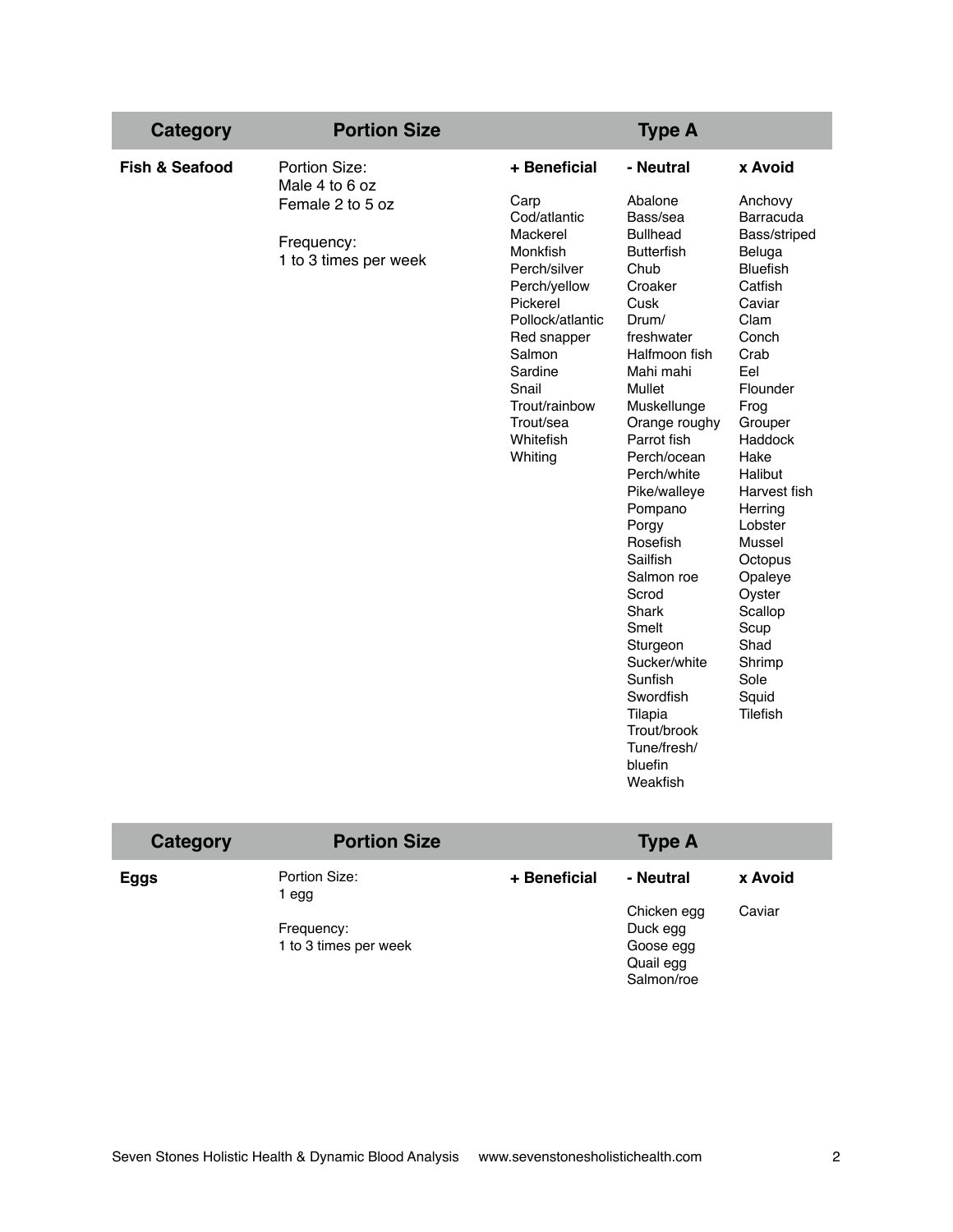| Category      | <b>Portion Size</b>                            |                                                                                                        | <b>Type A</b>                                                                                       |                                  |
|---------------|------------------------------------------------|--------------------------------------------------------------------------------------------------------|-----------------------------------------------------------------------------------------------------|----------------------------------|
| <b>Grains</b> | Portion Size:<br>1 Cup, dry (grains or pastas) | + Beneficial                                                                                           | - Neutral                                                                                           | x Avoid                          |
|               | Frequency:<br>7 to 9 times per week            | Amaranth<br>Artichoke flour<br>Buckwheat/<br>kasha/soba<br>Essene bread/<br>manna<br>Oat<br>Rice flour | <b>Barley</b><br>Corn (organic)<br>Couscous<br>Kamut<br>Millet<br>Quinoa<br>Rice (all)<br>Sago palm | Teff<br>Wheat bran<br>Wheat germ |
|               |                                                | Rye<br>Wheat bread<br>(sprouted)                                                                       | Sorghum<br>Spelt<br>Tapioca<br>Wheat flour/<br>whole wheat/<br>semolina                             |                                  |

| Category                   | <b>Portion Size</b>                                                  |                                                                                                                                       | <b>Type A</b>                                                                                            |                                                                                                                                                              |
|----------------------------|----------------------------------------------------------------------|---------------------------------------------------------------------------------------------------------------------------------------|----------------------------------------------------------------------------------------------------------|--------------------------------------------------------------------------------------------------------------------------------------------------------------|
| <b>Beans &amp; Legumes</b> | Portion Size:<br>1 cup cooked<br>Frequency:<br>5 to 7 times per week | + Beneficial<br>Adzuki<br>Black bean<br>Black eyed pea<br>Fava bean<br>Green bean<br>Lentils<br>Peanut<br>Pinto bean<br>Soy/fermented | - Neutral<br>Cannellini bean<br>Mung bean<br>Mung sprouts<br>Northern bean<br>Snap/yellow<br>White beans | x Avoid<br>Copper bean<br>Garbanzo/<br>chickpea<br>Kidney bean<br>Lima bean<br>Navy bean<br>Soy/all<br>products<br>(except<br>fermented)<br>Tamarind<br>bean |

| Category                                                                                                                              |                                 | <b>Type A</b> |                                                                                       |
|---------------------------------------------------------------------------------------------------------------------------------------|---------------------------------|---------------|---------------------------------------------------------------------------------------|
| <b>Beverages</b>                                                                                                                      | + Beneficial                    | - Neutral     | x Avoid                                                                               |
| Note: remember<br>coffee is extremely<br>acidic, so limit to<br>smaller amounts.<br>Increase water<br>intake when drinking<br>coffee. | Coffee<br>Green tea<br>Red wine | White wine    | Beer<br><b>Black tea</b><br>Club soda<br>Liguor<br>Seltzer water<br>Soda pop<br>(all) |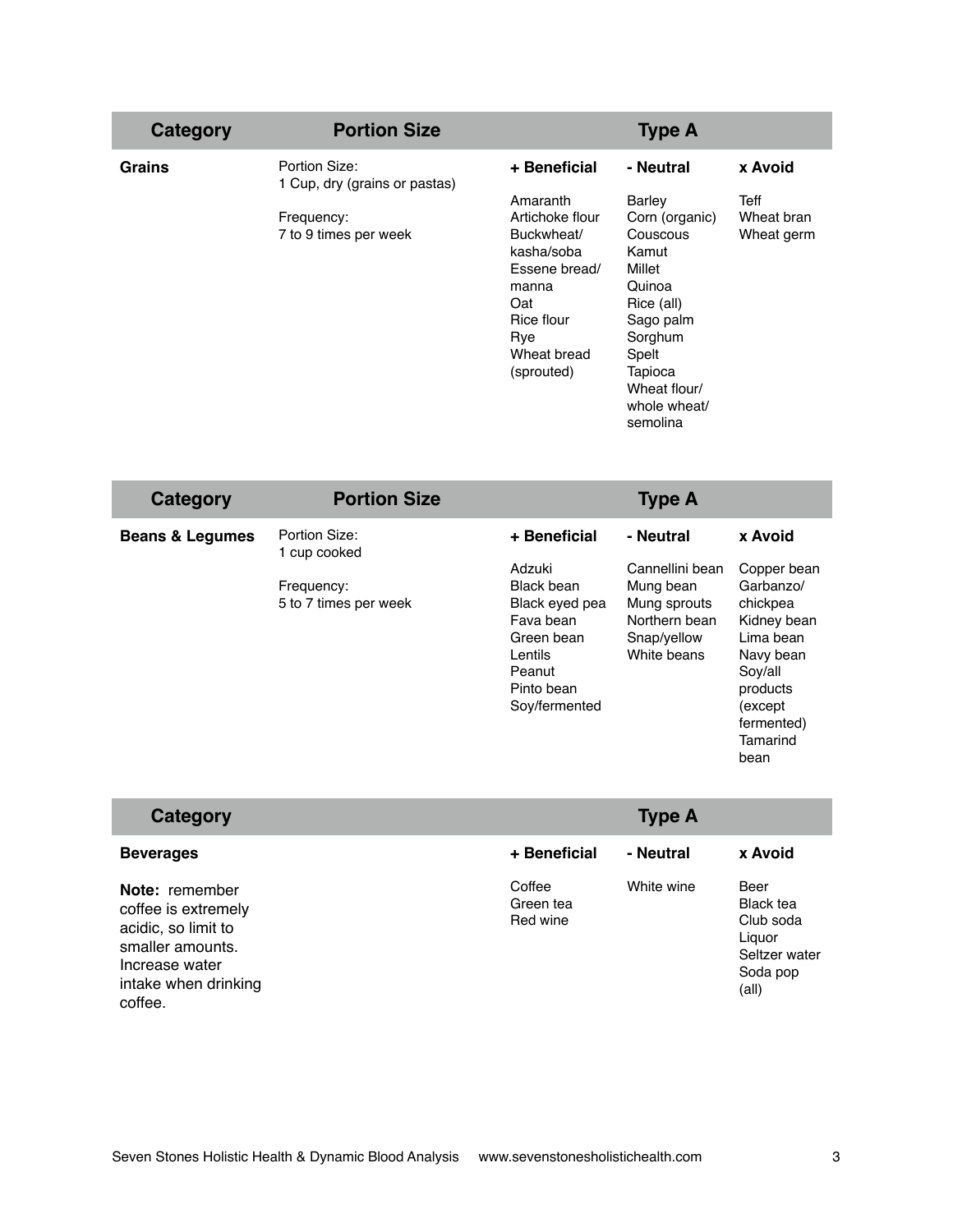| Portion Size:<br><b>Vegetables</b>                                                                                         |                                                                                                                                                                                                                                                                                                                                                                                                                                |                                                                                                                                                                                                                                                                                                                                                                                                                                                                                                                                                                                |                                                                                                                                                                                                                                                               |
|----------------------------------------------------------------------------------------------------------------------------|--------------------------------------------------------------------------------------------------------------------------------------------------------------------------------------------------------------------------------------------------------------------------------------------------------------------------------------------------------------------------------------------------------------------------------|--------------------------------------------------------------------------------------------------------------------------------------------------------------------------------------------------------------------------------------------------------------------------------------------------------------------------------------------------------------------------------------------------------------------------------------------------------------------------------------------------------------------------------------------------------------------------------|---------------------------------------------------------------------------------------------------------------------------------------------------------------------------------------------------------------------------------------------------------------|
|                                                                                                                            | + Beneficial                                                                                                                                                                                                                                                                                                                                                                                                                   | - Neutral                                                                                                                                                                                                                                                                                                                                                                                                                                                                                                                                                                      | x Avoid                                                                                                                                                                                                                                                       |
| 1 Cup, cooked or raw<br>Frequency: Unlimited<br>Remember, "A's" do very well on 70-80% leafy greens & veggies! Aim high in | Alfalfa seeds/<br>sprouts<br>Aloe<br>Artichoke<br>Beet greens<br><b>Broccoli</b><br>Carrot<br>Chicory root<br>Collard greens<br>Dandelion<br>greens<br>Escarole<br>Fennel/bulb<br>Garlic<br>Ginger root<br>Horseradish<br>Kale<br>Kohlrabi<br>Leek<br>Lettuce/romaine<br>Mushroom<br>(domestic<br>white, maitake)<br>Okra<br>Onion (all)<br>Parsnip<br>Pumpkin<br>Rappini/broccoli<br>rabe<br>Spinach<br>Swiss chard<br>Turnip | Agar<br>Arugula<br>Asparagus<br>Bamboo shoot<br>Beet<br>Bok choy<br><b>Brussels</b><br>sprouts<br>Cauliflower<br>Celeriac<br>Cucumber<br>Daikon radish<br>Endive<br>Fiddlehead<br>fern<br>Jicama<br>Kelp<br>Lettuce/all<br>other types<br>Mushroom<br>(black trumpet,<br>enoki, oyster,<br>portobella,<br>straw)<br>Mustard<br>greens<br>Olive (green,<br>kalamata)<br>Peas<br>Pickle/in brine<br>Pimento<br>Poi<br>Radicchio<br>Radish<br>Rutabaga<br>Scallion<br>Seaweed<br>Shallots<br>Squash/all<br>Taro, tahitian,<br>dasheen<br>Water chestnut<br>Watercress<br>Zucchini | Cabbage<br>Caper<br>Eggplant<br>Mushroom<br>(shiitake)<br>Olive (black,<br>greek,<br>spanish)<br>Pepper<br>(green, red,<br>jalapeno,<br>yellow)<br>Pickle (in<br>vinegar)<br>Potato (red.<br>white, sweet)<br>Rhubarb<br>Sauerkraut<br>Tomato<br>Yam<br>Yucca |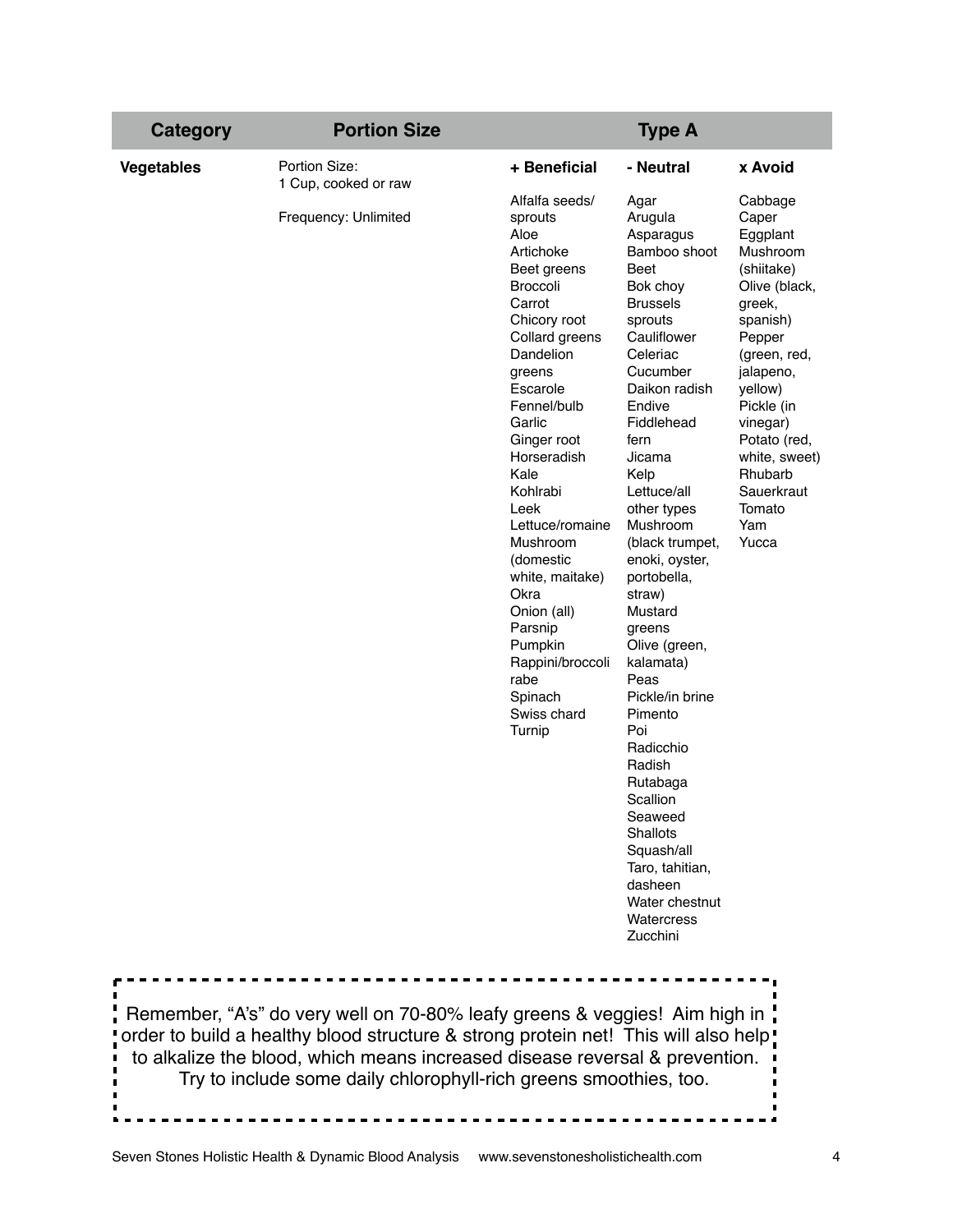| <b>Category</b> | <b>Portion Size</b>                 |                                                                                                                                                                     | <b>Type A</b>                                                                                                                                                                                                                                                                                                                                                                                                                                                                                    |                                                                                                                     |
|-----------------|-------------------------------------|---------------------------------------------------------------------------------------------------------------------------------------------------------------------|--------------------------------------------------------------------------------------------------------------------------------------------------------------------------------------------------------------------------------------------------------------------------------------------------------------------------------------------------------------------------------------------------------------------------------------------------------------------------------------------------|---------------------------------------------------------------------------------------------------------------------|
| <b>Fruit</b>    | Portion Size:<br>1 Cup, or 1 piece  | + Beneficial                                                                                                                                                        | - Neutral                                                                                                                                                                                                                                                                                                                                                                                                                                                                                        | x Avoid                                                                                                             |
|                 | Frequency:<br>3 to 4 Times per day. | Apricot<br>Blackberry<br>Blueberry<br>Boysenberry<br>Cherry (all)<br>Cranberry<br>Fig<br>Grapefruit<br>Lemon<br>Lime<br>Pineapple<br>Plum<br>Prune<br>Water & lemon | Apple<br>Asian pear<br>Avocado<br><b>Breadfruit</b><br>Canang melon<br>Cantaloupe<br>Casaba melon<br>Crenshaw<br>melon<br>Currants<br>Dates<br>Dewberry<br>Elderberry<br>Gooseberry<br>Grape (all)<br>Guava<br>Kiwi<br>Kumquat<br>Lychee<br>Loganberry<br><b>Mulberries</b><br>Musk melon<br>Nectarine<br>Peach<br>Pear<br>Persian melon<br>Persimmon<br>Pomegranate<br>Prickly pear<br>Quince<br>Raisins<br>Raspberry<br>Spanish melon<br>Starfruit<br>Strawberry<br>Watermelon<br>Youngberries | Banana<br><b>Bitter melon</b><br>Coconut<br>Honeydew<br>melon<br>Mango<br>Orange<br>Papaya<br>Plantain<br>Tangerine |

## FOOD COMBINING TIPS FOR FRUIT

\*\*Eat fruit by itself, in between meals. Combining fruit with other foods (grains, starches, meats, veggies, etc.) can create digestive problems and fermentation. Different kinds of fruit can be eaten together, except for melon which should always be eaten alone. When making green smoothies, apple or pineapple are okay to include with the greens.

Do not mix acid and/or sub-acid fruits at the same meal. Acid fruits (ex. grapefruit, pineapple, strawberry) can be mixed with sub-acid fruits (ex. apples, grapes, peaches), but neither of these categories should be mixed with sweet fruits (ex. bananas, dates, raisins).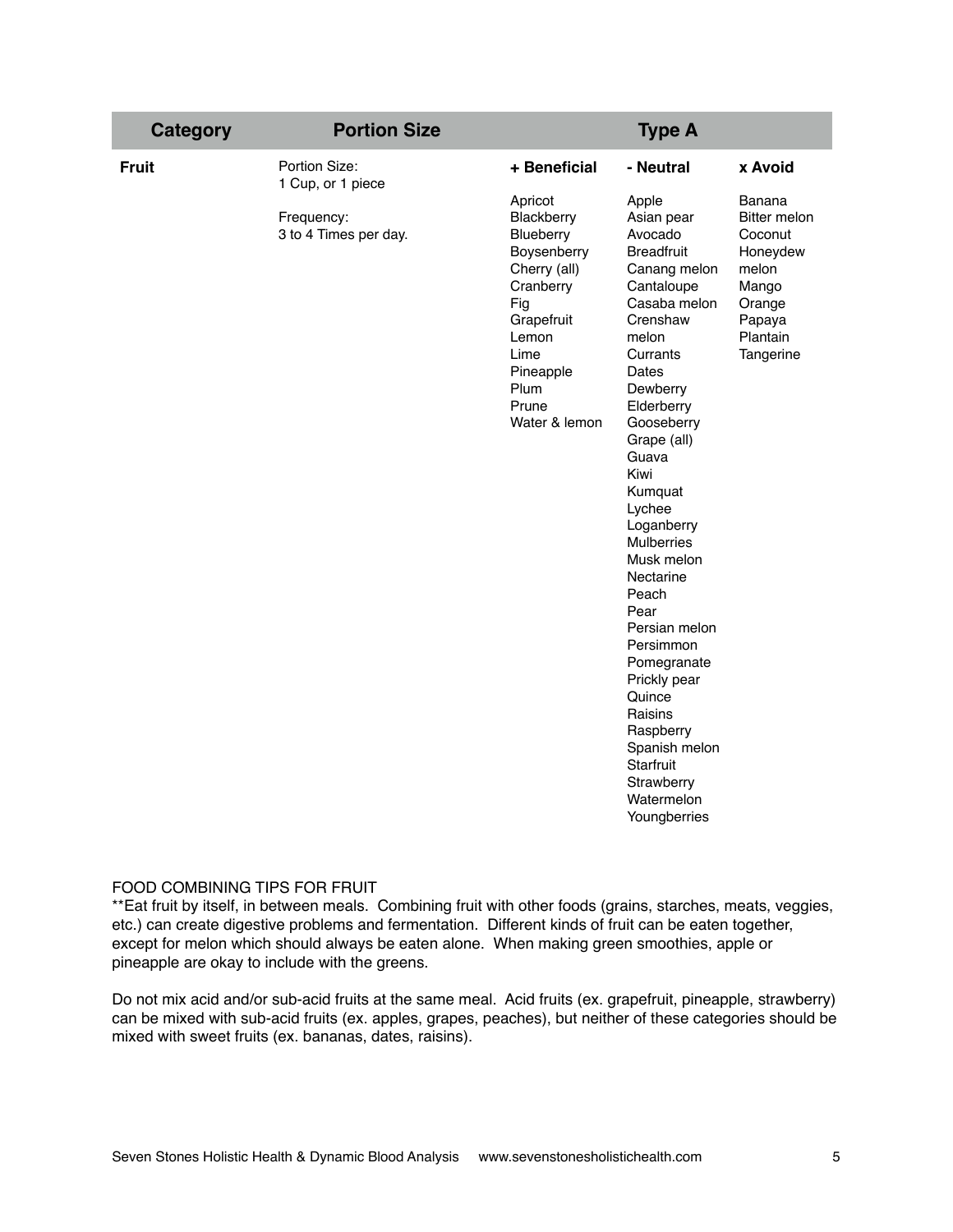| <b>Category</b>         | <b>Portion Size</b> |                                                                                                                  | <b>Type A</b>                                                                                                                                                                                                                                                                                                                                                                                                                                                                                                                                                                                                                                                                                                         |                                                                                                                                                                                                                                                                                                                                                                                       |
|-------------------------|---------------------|------------------------------------------------------------------------------------------------------------------|-----------------------------------------------------------------------------------------------------------------------------------------------------------------------------------------------------------------------------------------------------------------------------------------------------------------------------------------------------------------------------------------------------------------------------------------------------------------------------------------------------------------------------------------------------------------------------------------------------------------------------------------------------------------------------------------------------------------------|---------------------------------------------------------------------------------------------------------------------------------------------------------------------------------------------------------------------------------------------------------------------------------------------------------------------------------------------------------------------------------------|
| Herbs,                  |                     | + Beneficial                                                                                                     | - Neutral                                                                                                                                                                                                                                                                                                                                                                                                                                                                                                                                                                                                                                                                                                             | x Avoid                                                                                                                                                                                                                                                                                                                                                                               |
| Spices,<br>& Condiments |                     | Alfalfa<br>Barley malt<br>flour<br>Miso<br>Molasses/<br>blackstrap<br>Parsley<br>Soy sauce<br>Tamari<br>Turmeric | Agave<br>Allspice<br>Almond extract<br>Anise seed<br>Apple/pectin<br>Arrowroot flour<br>Baking soda<br>Basil<br>Bay leaf<br>Bergamot/peel<br>Caraway seeds<br>Cardamom<br>Carob<br>Chervil<br>Chives<br>Cocoa/dark/raw<br>Cilantro/<br>coriander<br>Cinnamon<br>Clove<br>Cumin seed<br>Curry powder<br>Dill seed<br><b>Dulse</b><br>Guarana<br>Honey<br>Licorice root<br>Maple syrup<br>Marjoram<br>Mustard/dry<br>Mustard/wheat-<br>free/vinegar-free<br>Nutmeg<br>Oregano<br>Paprika<br>Peppermint<br><b>Hice syrup</b><br>Rosemary<br>Saffron<br>Sage<br>Savory<br>Sea salt<br>Spearmint<br>Stevia<br>Sugar/raw<br>Tarragon<br>Thyme<br>Vanilla<br>Veg. glycerine<br>Yeast/bakers<br>Yeast/nutritional/<br>brewers | Acacia (gum<br>arabic)<br>Asparatame<br>Carageenan/<br>Irish moss<br>Chili powder<br>Corn syrup<br>Cornstarch<br>Dextrose<br>Fructose<br>Gelatin<br>Guar gum<br>Ketchup/with<br>vinegar<br><b>MSG</b><br>Mayo/with<br>vinegar<br>Mustard/with<br>vinegar<br>Pepper<br>(black,<br>peppercorn,<br>cayenne,<br>chili, white)<br>Pickle relish<br>Sucanat<br>Vinegar (all)<br>Wintergreen |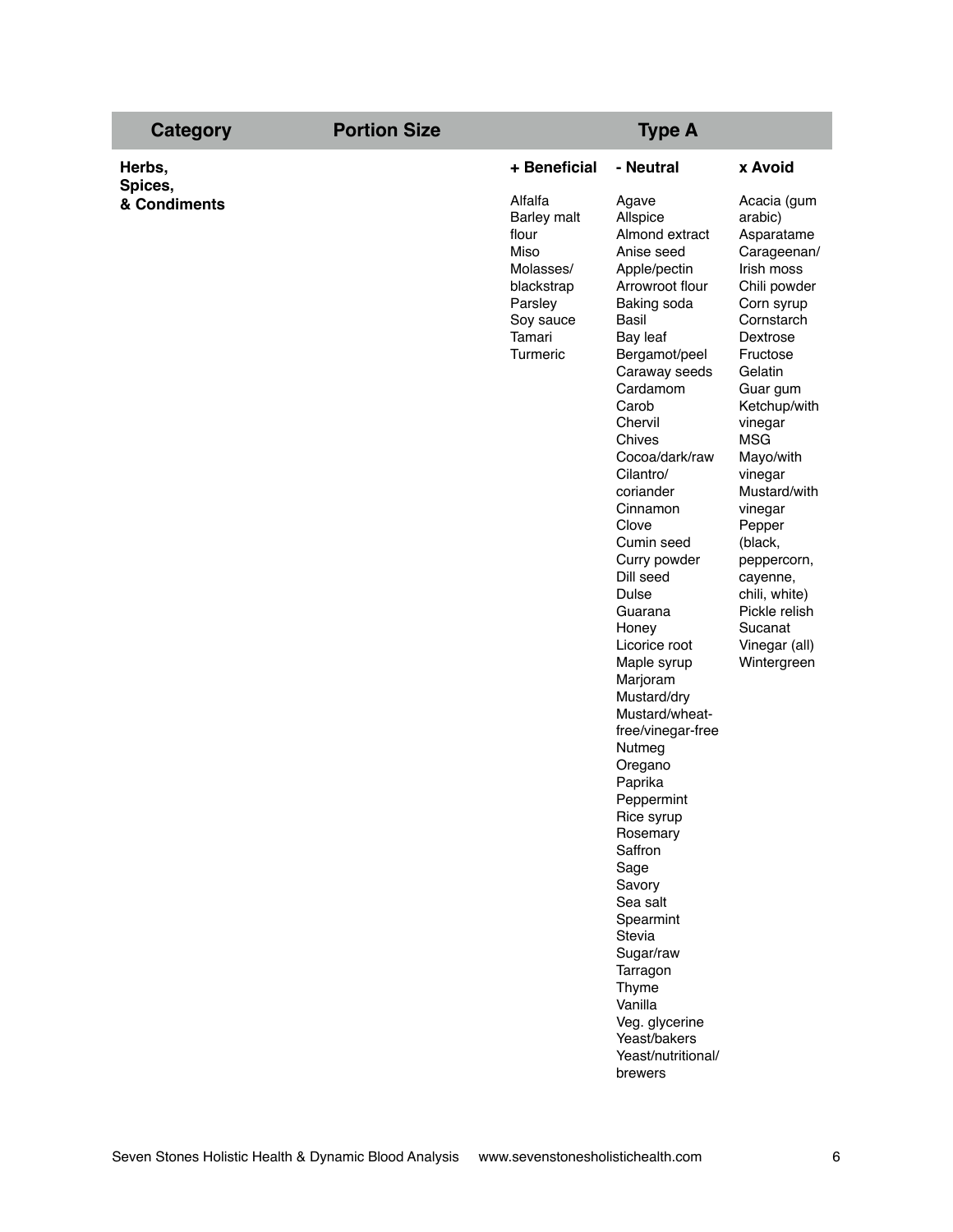| Category     | <b>Portion Size</b>                                                                                                                                                                  |              | <b>Type B</b>                                                                                                                                                                              |                                                                                                                                                                                                                                                                                                                                   |
|--------------|--------------------------------------------------------------------------------------------------------------------------------------------------------------------------------------|--------------|--------------------------------------------------------------------------------------------------------------------------------------------------------------------------------------------|-----------------------------------------------------------------------------------------------------------------------------------------------------------------------------------------------------------------------------------------------------------------------------------------------------------------------------------|
| <b>Dairy</b> | Milk & Yogurt<br>Portion Size:                                                                                                                                                       | + Beneficial | - Neutral                                                                                                                                                                                  | x Avoid                                                                                                                                                                                                                                                                                                                           |
|              | Male 4 to 6 oz<br>Female 2 to 5 oz<br>Frequency:<br>1 to 3 times per week<br><b>Cheese</b><br><b>Portion Size</b><br>Male 3 oz<br>Female 2 oz<br>Frequency:<br>1 to 3 times per week | None         | Farmer cheese<br>Feta cheese<br>Ghee (clarified<br>butter)<br>Goat cheese<br>Kefir<br>Milk/goat<br>Mozza cheese<br>Paneer cheese<br>Ricotta cheese<br>Sour cream<br>Yogurt (whole<br>milk) | American<br>cheese<br>Blue cheese<br><b>Brie</b><br><b>Butter</b><br><b>Buttermilk</b><br>Casein<br>Cheddar<br>Colby cheese<br>Cottage<br>cheese<br>Cream cheese<br>Edam<br>cheese<br>Gouda<br>Gruyere<br>Half & half<br>Ice cream<br>Milk/cow<br>Monterey jack<br>Parmesan<br>Provolone<br>String cheese<br>Swiss cheese<br>Whey |
|              |                                                                                                                                                                                      |              |                                                                                                                                                                                            |                                                                                                                                                                                                                                                                                                                                   |

| Category                | <b>Portion Size</b>                                                                                                 |                                                               | <b>Type A</b>                                                                                                                                                                           |                                                    |
|-------------------------|---------------------------------------------------------------------------------------------------------------------|---------------------------------------------------------------|-----------------------------------------------------------------------------------------------------------------------------------------------------------------------------------------|----------------------------------------------------|
| <b>Nuts &amp; Seeds</b> | Portion Size:<br>1 handfuls (seeds, nuts)<br>1 to 2 tablespoon (nut butters)<br>Frequency:<br>4 to 7 times per week | + Beneficial<br>Flax seed<br>Peanut<br>Pumpkin seed<br>Walnut | - Neutral<br>Almond<br>Beech nut<br><b>Butternuts</b><br>Chestnut<br>Hazelnut<br>Hickory nuts<br>Macadamia<br>Pecans<br>Pine nut<br>Poppy seed<br>Safflower seed<br>Sesame<br>Sunflower | x Avoid<br><b>Brazilnut</b><br>Cashew<br>Pistachio |

\*\* Nuts and seeds should ideally be soaked or sprouted before consuming. Soaking destroys the phytic acid surrounding the nut/seed and allows the body to easily digest and assimilate. Sprouting increases the enzymatic action (digestive power!) and increases nutritional content exponentially.